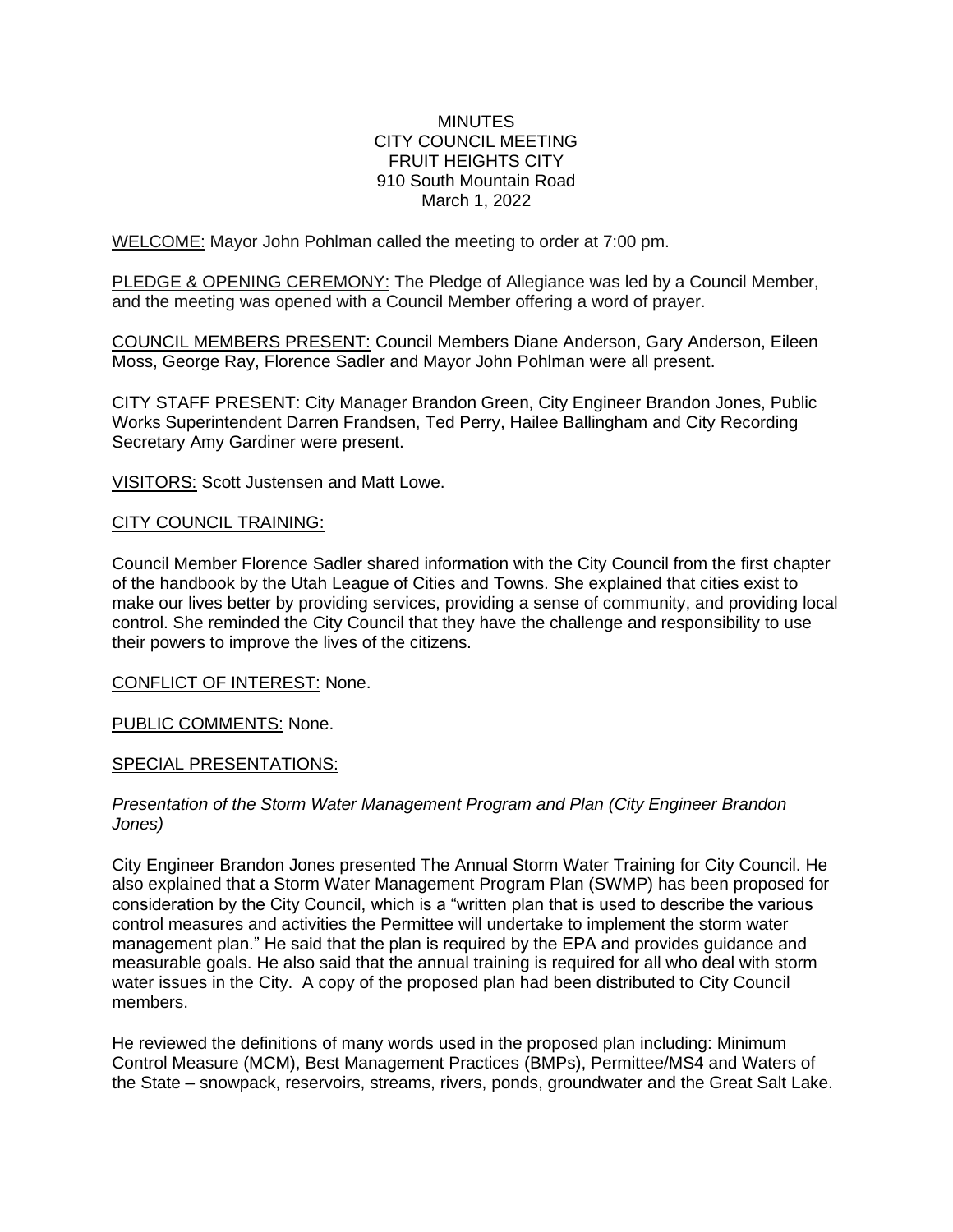He focused his presentation on the six Minimum Control Measures (MCMs) and explained that each MCM section contains tasks, goals, deadlines and action items. The six MCMs include:

- 1. Public Education and Outreach
- 2. Public Involvement and Participation
- 3. Illicit Discharge Detection and Elimination
- 4. Construction Site Storm Water Runoff Control
- 5. Long-Term Storm Water Management in New Development and Redevelopment
- 6. Pollution Prevention and Good Housekeeping

City Engineer Brandon Jones also highlighted Ted Perry who was in attendance and is responsible for all the City's storm water issues as well as keeping the City's website page on storm water up to date. He concluded by observing that the SWMP is a comprehensive plan that covers all facets of the City's storm water program. He also reminded the City Council that it requires their involvement as well as the public works and the residents. Implementation requires time and manpower, both initially and on-going.

City Engineer Brandon Jones addressed questions from the City Council about the proposed plan and reminded them as they move forward and come across a need in the budget for storm control measures – they will understand why.

## PUBLIC HEARING:

*Council Member Diane Anderson made a motion to move to a public hearing to discuss the proposed Storm Water Management Plan. The motion was seconded by Council Member Eileen Moss, and it was approved unanimously.*

After commencement of the public hearing, there was no public comment about the proposed plan.

*Council Member Eileen Moss made a motion to close the public hearing. The motion was seconded by Council Member Diane Anderson and it was approved unanimously.*

## CITY BUSINESS:

*Review/Discuss/Approve/Deny Resolution 2022-01: A Resolution of the Fruit Heights City Council Adopting Storm Water Management Plan.* 

Mayor John Pohlman thanked Ted Perry for the work that he does for the City. City Engineer Brandon Jones explained that the State wanted to see the plan come before the City Council and felt that a resolution was the best way to show that the City Council is on board with the plan. Mayor John Pohlman also mentioned that two Public Hearings would be held six months apart and City Manager Brandon Green said this is the first one.

*Council Member Diane Anderson made a motion to approve the Resolution 2022-01 Adopting the Storm Water Management Plan. The motion was seconded by Council Member George Ray and it was approved by roll call. Council Members Diane Anderson, Gary Anderson, Eileen Moss, George Ray and Florence Sadler unanimously approved the motion.*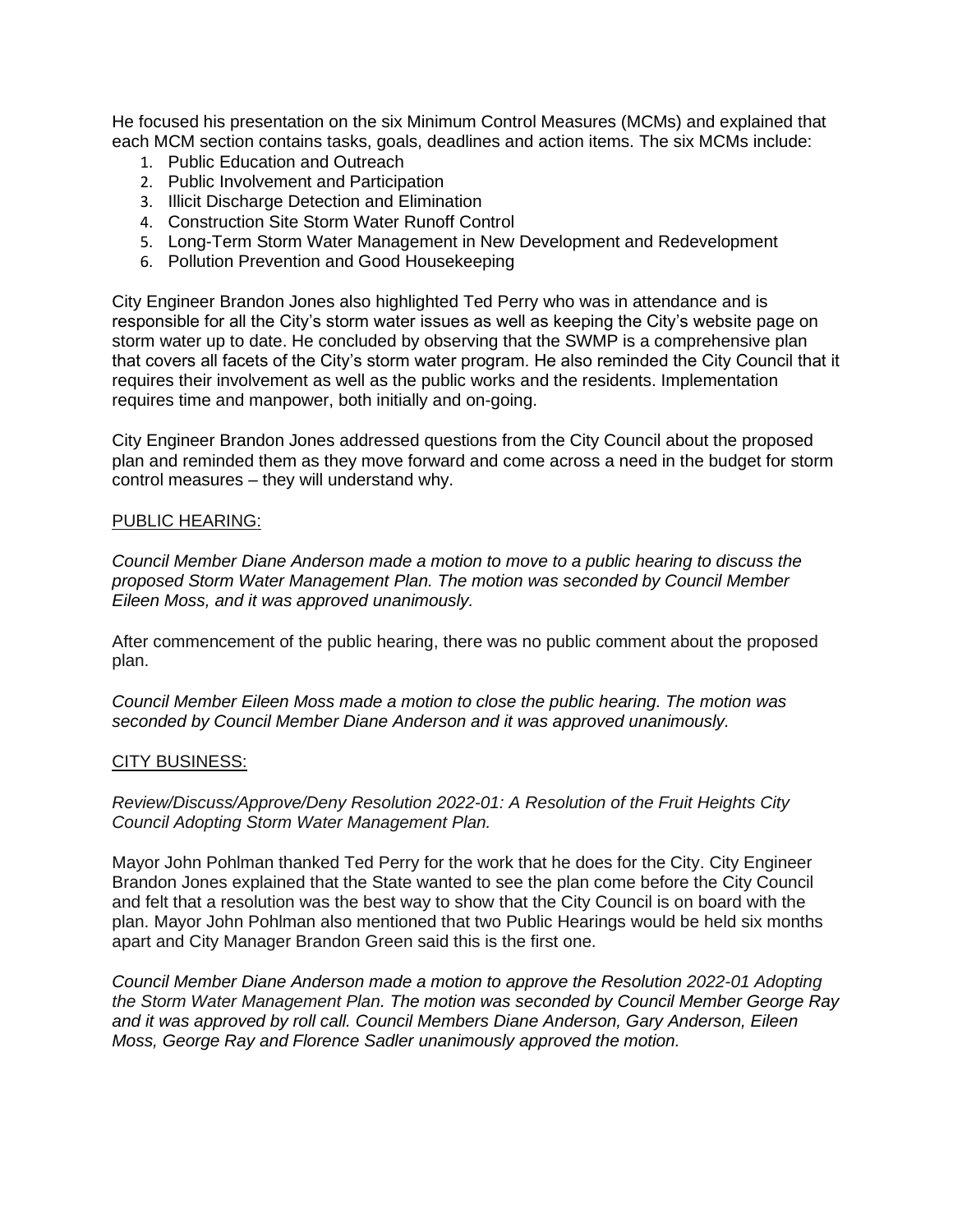*Review/Discuss/Approve/Deny the Annexation of 12.623 Acres into the Corporate Boundaries of Fruit Heights City*

City Manager Brandon Green explained the annexation process since City Planner Jeff Oyler was unable to attend the meeting due to illness. He said that a notice of annexation was sent out 30 days ago to residents and they had a period to respond. He explained to the City Council that the City has followed the procedures for the annexation.

*After brief discussion, Council Member Florence Sadler made a motion to approve the Annexation of 12.623 Acres into the Corporate Boundaries of Fruit Heights City. The motion was seconded by Council Member George Ray and it was approved three to one with all City Council members approving except Eileen Moss voted against the motion and Gary Anderson abstained from voting because he believed he did not receive the supporting documents in time to review them adequately to be able vote on the motion.*

#### REVIEW AND APPROVAL OF MINUTES FROM PREVIOUS MEETINGS:

*City Council Meeting February 15, 2022*

City Council members briefly discussed the draft minutes that previously had been provided to them for the February 15, 2022 City Council Meeting.

*After brief discussion, Council Member Gary Anderson made a motion to approve the minutes for the February 15, 2022 City Council meeting. The motion was seconded by Council Member Eileen Moss and it was approved unanimously.*

## INFORMATION ITEMS/UPCOMING EVENTS:

Mayor John Pohlman reviewed the upcoming events including:

March 15, 2022 – City Council Meeting

#### CITY COUNCIL & STAFF REPORTS:

Council Member Eileen Moss suggested some items to consider in the future when reviewing items for the City Budget. First, she recommended adding cement pads by the bike trail to allow for portable bathrooms. She also mentioned that donations from bikers could help with the cost of the portable bathrooms. Second, she recommended finding a resident that is close to the bike trail and see if they would be willing to leave their garbage can out for bikers to use in exchange for a discount on their bill.

Council Member Florence Sadler mentioned that the new radios for the Citizens Corps Council should be arriving soon and that the Utah Shake Out will take place next month.

City Manager Brandon Green confirmed he had turned in the City's application to Get Healthy Utah.

*Council Member Gary Anderson made a motion to adjourn the meeting. Council Member Florence Sadler seconded the motion. It was approved unanimously, and the meeting was adjourned at 8:30 pm.*